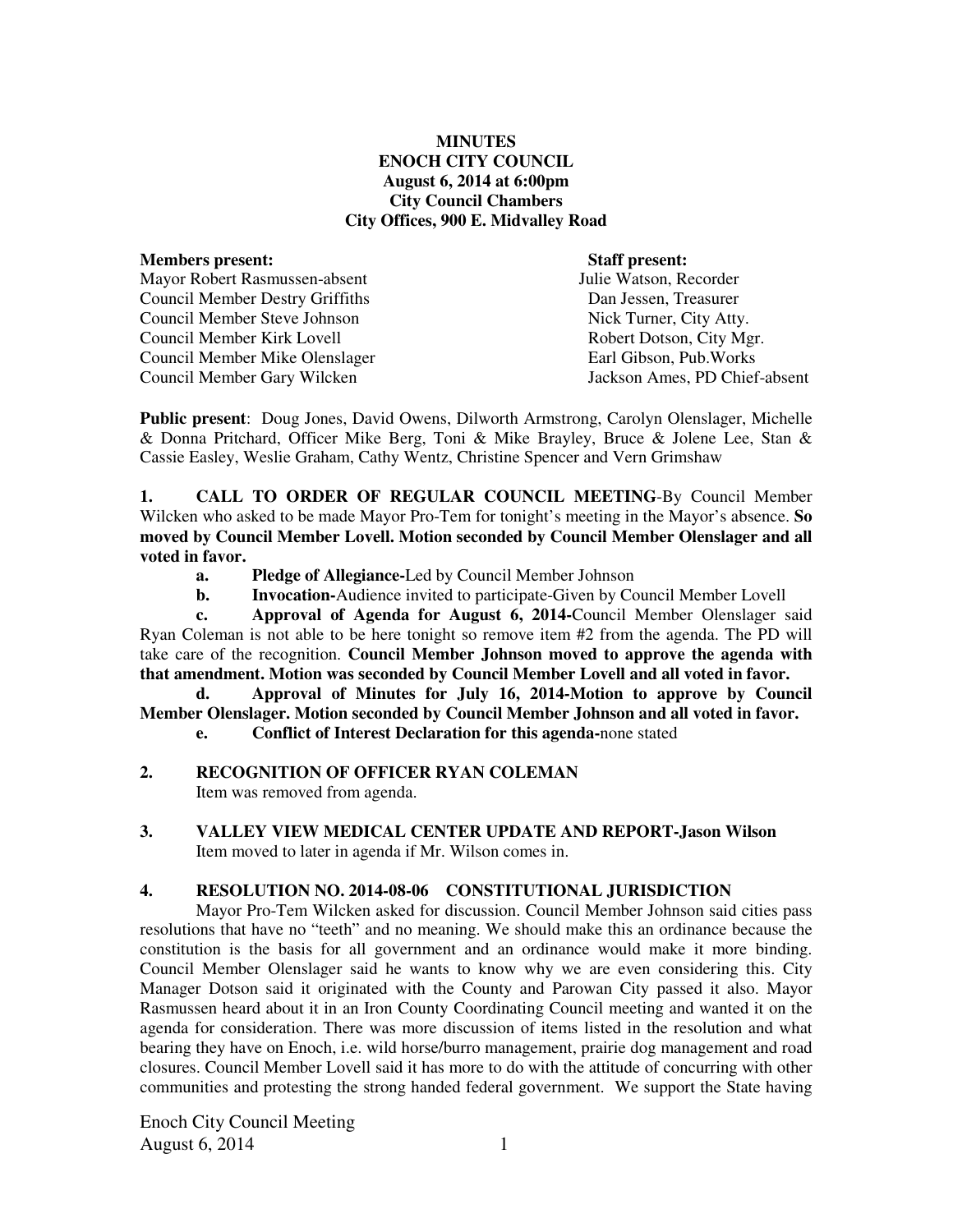control of that type of thing. Nick said the "whereas" statements set the stage for why you are passing the resolution. Mayor Pro-Tem Wilcken said he would like to hear from the original author of the resolution on what the original intent was. Council Member Griffiths said it is to show support for local control. Council Member Johnson said prairie dogs, wild horses and road closures are all things where the federal government has overstepped their bounds. There was brief discussion of what local government can do in response to federal actions.

Mayor Pro-Tem Wilcken asked what the Council wants to do. Council Member Olenslager said lets clean it up and clarify what it means adding does this mean we stop the feds from enforcing current laws like protecting prairie dogs. He does not see how we can do that. Council Member Johnson said we have to uphold constitutional federal laws. He is talking about unconstitutional laws and we should bring this back as an ordinance. We should specify what it means to infringe on inalienable rights and list those rights. The federal government has enumerated powers and we should list those too. Make it more specific.

Council Member Griffiths said if we want to pass this as written we are showing support for the other entities and later we could come back with an ordinance if they feel that should happen. Mayor Pro-Tem Wilcken asked, if we are acting on the resolution do they want to change it? Council Member Olenslager said there has to be a healthy balance of power to reduce the risk of tyranny adding he does not want to set the City up for lawsuits that could be filed by the various groups in favor of what the government is doing.

Mayor Pro-Tem Wilcken asked for a motion. **Council Member Johnson made a motion to pass Resolution No. 2014 08-06, Constitutional Jurisdiction. Council Member Olenslager asked for more time to consider it and wondered how the public would feel about this if allowed to comment. Motion died for lack of a second.** 

 Mayor Pro-Tem Wilcken asked for a motion to table and bring this item back on the next agenda. **Council Member Olenslager made a motion to table Resolution No. 2014-08-06 until August 20th. Motion was seconded by Council Member Lovell and all voted in favor.** 

#### **5. DISCUSS AND SET A PUBLIC HEARING ON VACATING A ROAD RIGHT-OF-WAY EASEMENT FOR BRAYLEY'S ON VETERANS MEMORIAL DRIVE**

Mayor Pro-Tem Wilcken asked City Manager Dotson to tell the Council what this is about. He said in 2002 the Brayley's gave the City an easement on the north side of their property intended to be used as a driveway to access a parking lot for Old Enoch Park. That easement has never been used because there is access to the parking lot from the east side of the park and the easement is not needed. The Brayley's asked to get the easement back and were told the procedure which they have complied with. They can make better use of their property with the easement restored to them. City Manager Dotson reviewed the steps to vacate the easement per State law. He noted the only adjacent owner is Jeff Lewis who has signed off on the procedure. The Council is required to hold a public hearing to determine if this action materially hurts any parties. After the City vacates the easement by ordinance it is recorded and the easement is deleted from the Brayley's property legal description. Mayor Pro-Tem Wilcken asked for a motion to set a public hearing for 8-20-14. **Council Member Johnson made a motion to set a public hearing for August 20, 2014. Motion was seconded by Council Member Lovell and all voted in favor.** 

#### **6. DISCUSS AND TAKE ACTION ON NRCS DRAINAGE PROJECT EASEMENT ISSUE**

City Manager Dotson gave a presentation updating the Council on the NRCS drainage project. He reminded them of the flood on August 17, 2012 and that this came about because we got 2½ inches of rain in a few minutes that caused major flooding in Enoch. 100 homes were damaged. We applied for assistance from many agencies and NRCS came thru with funds

Enoch City Council Meeting August 6, 2014 2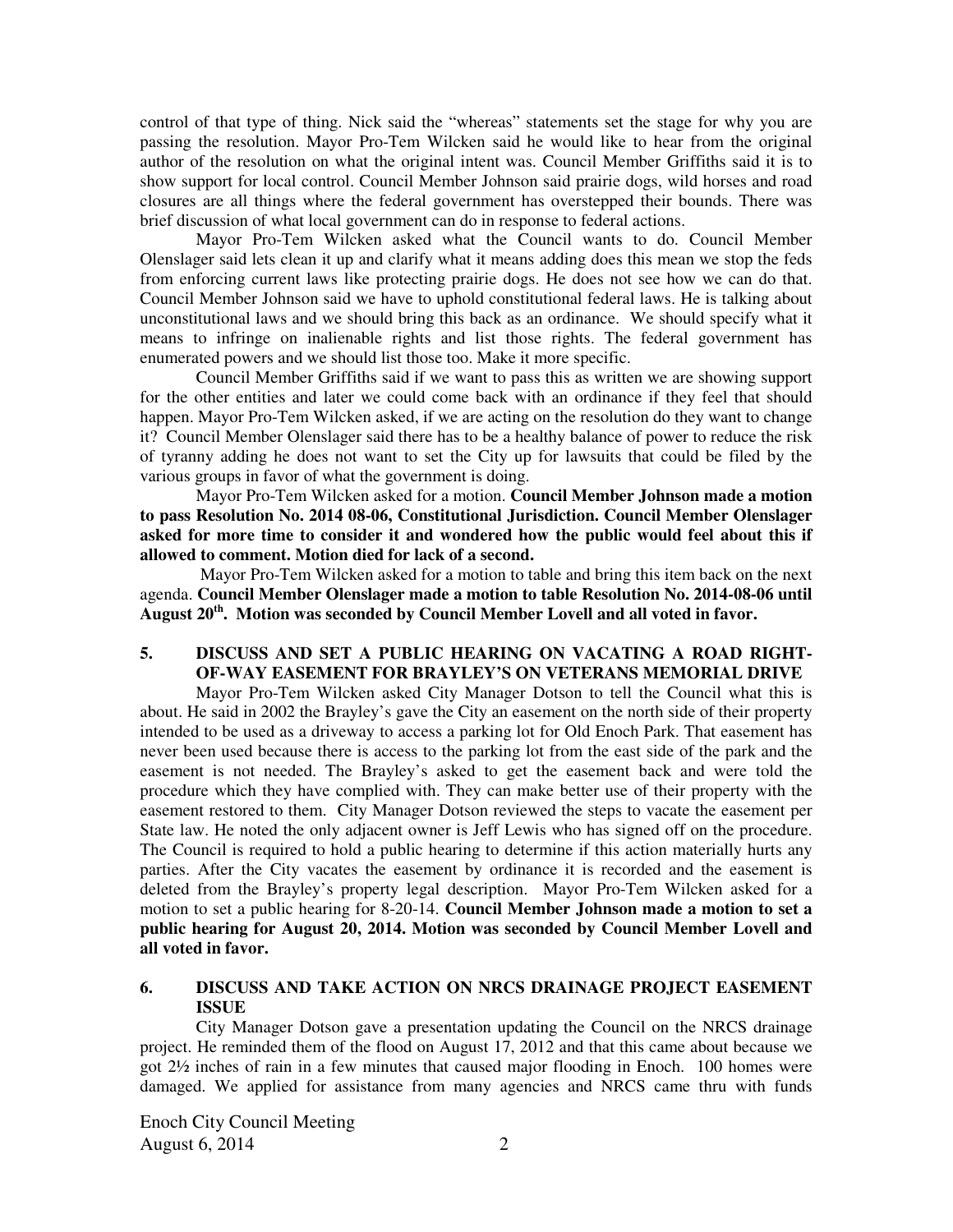requiring a match that would help us handle this type of event in this location. It is very unusual they would award this money as they usually only work with flooding issues caused by bodies of water. He showed the plan they have come up with and told about various plans that were scrapped because of cost. He gave more details of the various plans saying the one we have settled on, Disposal Conduit 2, has encountered two issues. One is prairie dogs and the other is a landowner who is reluctant to release an easement. He gave more details of the pipe to be used, existing shared easements and the need to acquire 15 feet from a private landowner who has expressed his reluctance to cooperate because the City has never done anything meaningful to acquire funding to handle drainage issues referring to it as "myopic planning". He was referring to charging a drainage fee on the utility bill which has been discussed many times but never acted upon. Dan added that the family would be more cooperative if they felt we were trying to manage storm drainage. They don't want to foot the bill when the City does nothing. Also if they granted the easement it would make it so they could not use that easement should they want to develop their land in the future. The option of eminent domain is available but that does require paying fair market value for the land and we have not budgeted for that expense nor do we have any idea of current value.

City Manager Dotson went on to describe changes that could possibly be made to the project to exclude the need for this easement saying it will be discussed in next Monday's meeting with NRCS. One option is to not build the outlet structure and just have a ditch that would take water out to where it naturally goes now. Also not building the outlet structure does not tear up as much land. He said he wanted the Council to be aware of the challenges and to give him direction on what they would like to do to mitigate issues. There was more discussion of the LDS Church property to the north where prairie dogs have taken over and where the drainage would ultimately end up. He told about the new low effect HCP for mitigating prairie dogs and that there are possibilities for mitigation for this drainage project and we will be working with the County. NRCS has people who work specifically on mitigation and they are doing a biological study now and will determine costs.

Mayor Pro-Tem Wilcken asked what he needs from the City Council tonight. City Manager Dotson said he needs to be able to tell the family who owns the easement in question if the Council will consider a drainage fee program or tell them if the Council wants to go thru any process to buy the easement. We would then have to determine costs for the land. If the Council does not want to do that we will look at other options to change the project and eliminate the need for the easement. The prairie dog issues will be solved in the process.

Council Member Lovell said he is not in favor of adding to the cost agreed to by the previous City Council. Mayor Pro-Tem Wilcken added condemnation not an option. Assistant City Attorney Nick Turner said this is an example of the type of item that can be discussed in executive session because it affects negotiations. The Council was generally in favor of continuing with plans not to encroach on private property or purchase it. Mayor Pro-Tem Wilcken said this was a 500-year storm event. Chances are low it will happen again and we are only talking about one section of the City being directly benefited. We don't want to spend more money and we may have to make the project smaller. Also we can consider changing the fee schedule to establish a drainage fee to build up funds.

City Manager Dotson said he would proceed in that direction in the Monday NRCS meeting and report back to the Council.

**7. PUBLIC COMMENTS-** Mayor Pro-Tem Wilcken reminded the audience that the purpose of public comments is to hear comments from residents and not to debate with the Council or for the Council to give rebuttals.